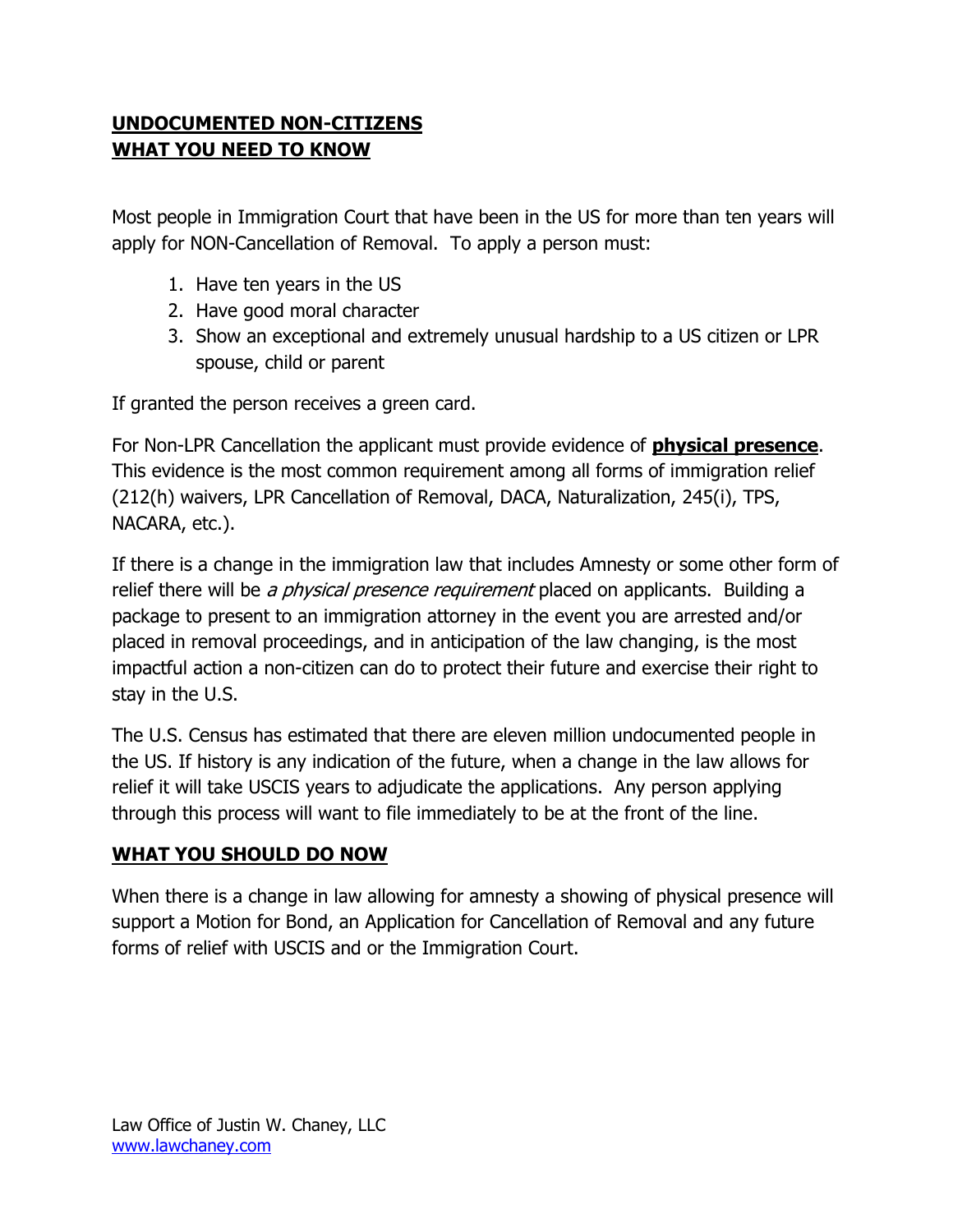- 1. Build a package of evidence for physical presence. The most common forms of evidence for physical presence are:
	- **Federal income tax returns**
	- **School records**
	- **Medical records**
	- **Lease agreements**
	- **Bank records**
	- Billing statements

Evidence of a person's presence can take almost any form including affidavits from family and friends, pictures and anything else placing them in the US.

2. File your federal income taxes in the years that you earned more than the IRS threshold requiring an individual to file. Get the help of a qualified CPA. Unqualified tax service providers filing on behalf of their clients frequently bring greater scrutiny from USCIS and Immigration Judges.

A failure to file federal incomes taxes when required or taking erroneous deductions can prevent a granting of an immigration benefit.

- 3. If a non-citizen has a criminal record they need to determine if it is going to have an immigration consequence. The consequences may differ depending on the type of benefit the non-citizen applies for. If you have been convicted of a misdemeanor in the State of Georgia you have a statute of limitation of one year from the date of the plea to challenge the conviction. You have a statute of limitation of four years in the case of a felony in a Petition for Habeas Corpus.
- 4. If a non-citizen is not absolutely sure about their criminal record from all prior arrests they will need to get a copy of their criminal rap sheet from the FBI. It is very common for non-citizens to go to court and enter a guilty plea but not be aware that they now have a criminal record. The individual may know they paid a fine or were on probation but was not aware of the criminal record or the collateral consequences of their plea.